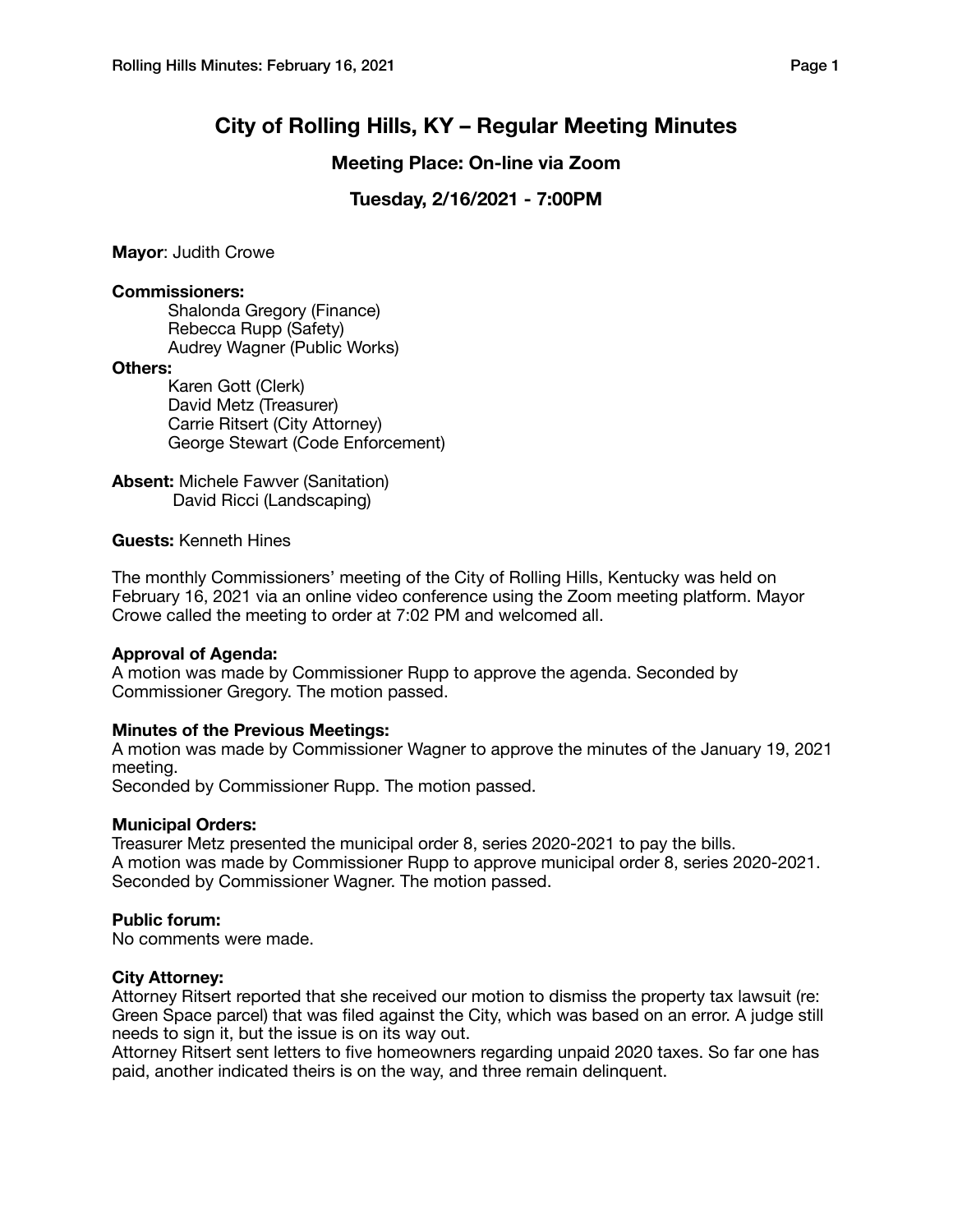Additionally, all Financial Interests Statements (in accordance with Code of Ethics Ordinance 4, series 2019-2020) are due by March 1st, 2021.

## **Commissioners Reports**

## **Safety/Code Enforcement—Commissioner Rebecca Rupp**

Commissioner Rupp gave her report. Per the Crime Mapping website, the reported crime incidents within the ½ mile area from the 9300 block of Aylesbury Dr in the City of Rolling Hills for Jan. 14-Feb. 10 were: 0 Assaults, 0 Burglaries, 0 Larcenies, 0 Fraud, 0 Motor Vehicle Breakins, 0 Vandalism. Chief Spann also confirmed there were no crimes.

Code Enforcement Officer George Stewart continues to address parking concerns. He has issued four parking violations for the month. Kroger shopping carts continue to appear, which he in turn reports to a man that works for Kroger, whose job is to pick up carts. Please let Officer Stewart know if you see additional carts.

#### **Finance:**

Commissioner Gregory presented the January 2021 Financial Report. Motion to approve the Financial Statement ending January 31, 2021 was made by Commissioner Rupp. Seconded by Commissioner Wagner. Motion passed.

## **Sanitation**:

Commissioner Fawver was absent.

#### **Public Works:**

Commissioner Wagner gave her report. The drainage issue down the hill from the paved entrance to the Green Space Parcel (also known as Langdon Court) remains a concern. We are waiting for MSD's new fiscal year, that starts July 1<sup>st</sup>, which will provide the next funding opportunity. Commissioner Wagner has been monitoring the weather and staying in touch with our snow contractor, Roe's Outdoor Services. Plowing and salting have been done. Some frustration was expressed that the services they rendered per the contract were not enough to safely handle the quantity of snow and ice. Additional inclement weather is expected.

A motion was made by Commissioner Gregory to give Public Works Commissioner Audrey Wagner the right to call for additional services (beyond our contract) for de-icing and snow removal as she deems appropriate. Seconded by Commissioner Rupp. Motion passed.

## **New Business**

**Green Space Project—**Landscape architect, William Esarey presented a plan with multiple phase options.

A motion was made by Commissioner Gregory that the City get bids for a forestry mowing to cleanup overgrowth in the Green Space area. Seconded by Commissioner Rupp. Motion passed.

William Esarey reported that during the course of his research, he had the Bob Ray company give an estimate to do a forestry mowing of this property. Their estimate was \$9,000. Given the amount, the City will not need to publish a solicitation for bids in the newspaper. Mr. Esarey will contact five potential bidders and provide them with the specifications for what the forestry mowing would entail. A deadline for the submission of all bids was set for March 8th, 2021. Mayor Crowe asked that all bids be either emailed or mailed to Clerk, Karen Gott.